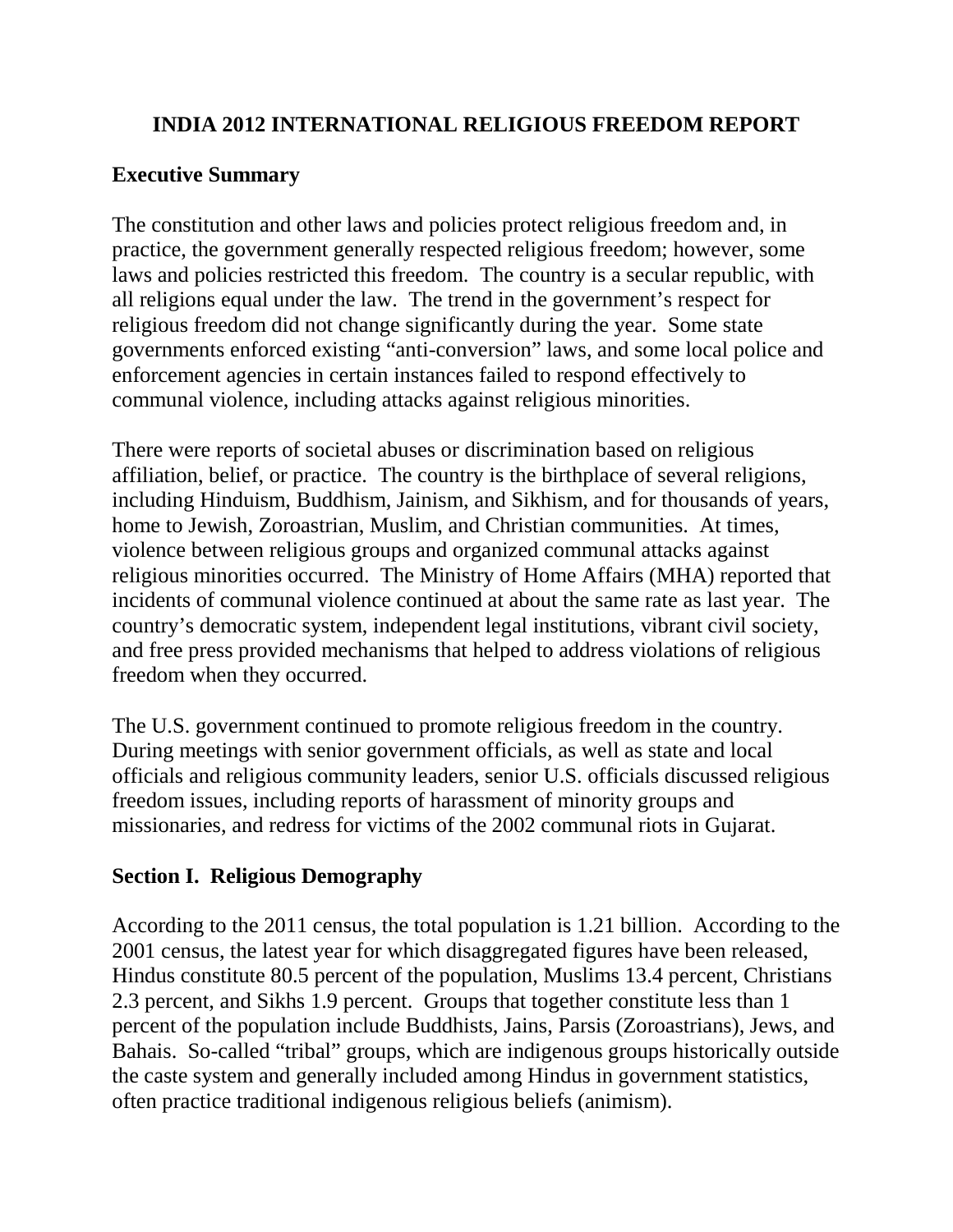There are large Muslim populations in the states of Uttar Pradesh, Bihar, Maharashtra, West Bengal, Andhra Pradesh, Karnataka, and Kerala; Muslims constitute the majority in the states of Jammu and Kashmir. Although Muslims are a minority nationally, the country has the world's third-largest Muslim population based on the 2001 census. Slightly more than 85 percent of Muslims are Sunni; most of the rest are Shia. Christian populations are found across the country but in greater concentrations in the northeast, as well as in the southern states of Kerala, Tamil Nadu, and Goa. Three small northeastern states (Nagaland, Mizoram, and Meghalaya) have large Christian majorities. Sikhs constitute the majority in the state of Punjab.

## **Section II. Status of Government Respect for Religious Freedom**

## **Legal/Policy Framework**

The constitution and other laws and policies protect religious freedom; however, authorities at times limit this freedom by maintaining or enforcing existing statelevel "anti-conversion" legislation and other laws that infringe on religious freedom and the rights of minorities.

Under the National Commission for Minorities Act, five religious communities – Muslims, Sikhs, Christians, Parsis, and Buddhists – are considered minority communities. This law provides that the government will protect the existence of these religious minorities and encourage conditions for the promotion of their individual identities.

There are active "anti-conversion" laws in five of the 28 states: Gujarat, Odisha, Chhattisgarh, Madhya Pradesh, and Himachal Pradesh. Arunachal Pradesh's 1978 anti-conversion law remains on the books but unimplemented due to a continuing lack of enabling legislation. Authorities generally explain these laws as protective measures meant to shield vulnerable individuals from being induced to change their faith. For example, the Gujarat law proscribes religious conversions through "allurement, force, or fraud." In 2009 civil rights groups brought a constitutional challenge to the Gujarat laws, but the Gujarat High Court had yet to hear the case by year's end.

Under Himachal Pradesh law, no "person shall convert or attempt to convert, either directly or otherwise, any person from one religion to another by the use of force or by inducement or by any other fraudulent means nor shall any person abet any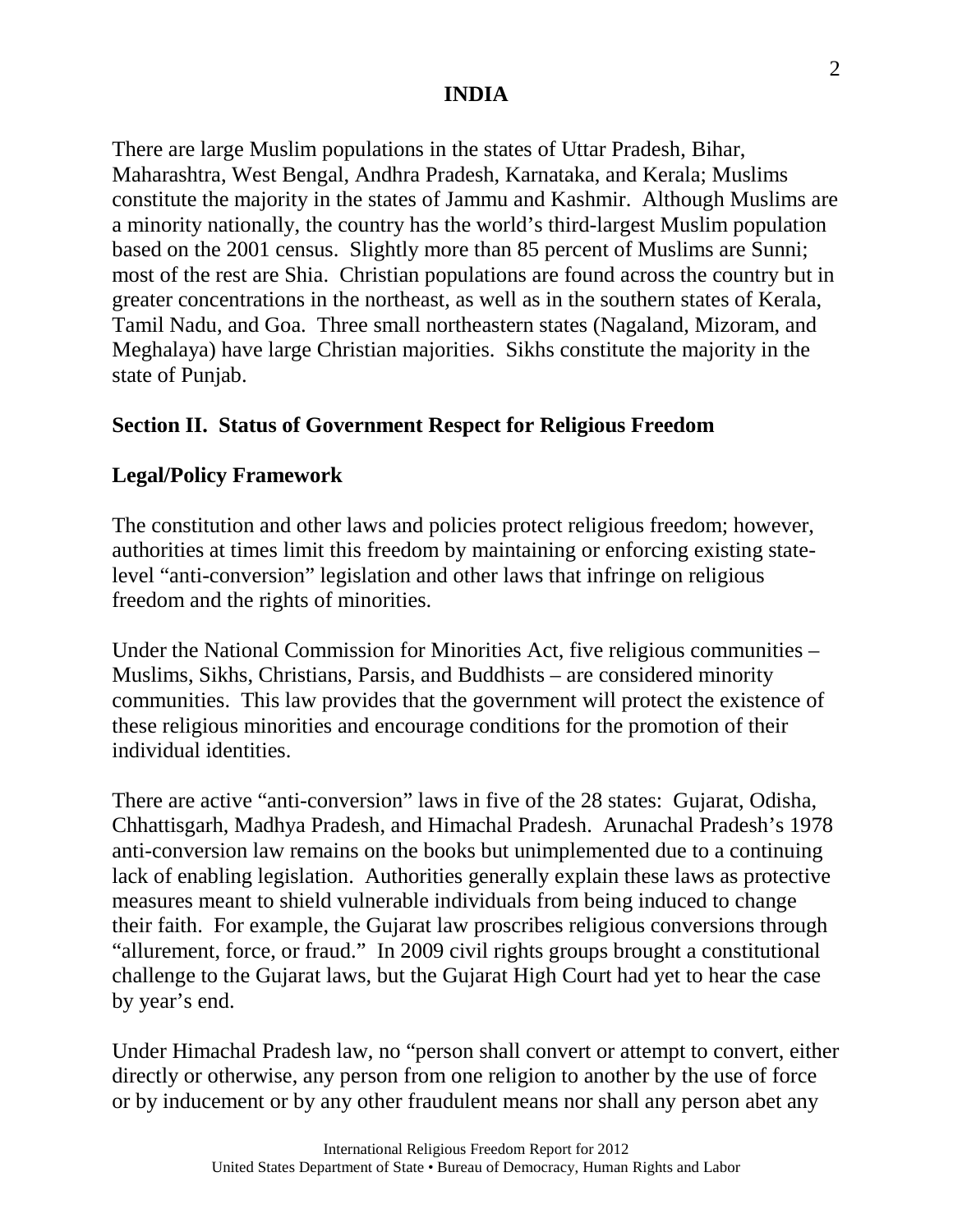such conversion." Violations are punishable by up to two years' imprisonment and/or a fine of 25,000 rupees (\$625), with increased penalties if "Scheduled Caste" or "Scheduled Tribe" members (socially marginalized groups) or minors are involved. In the past, the law required a "Notice of Intention" to be filed 30 days before any act of conversion, except for acts of reconversion. However, in August, the Himachal Pradesh High Court voided this provision and two other state rules supporting it after the Evangelical Fellowship of India petitioned to challenge the provision. Chhattisgarh and Madhya Pradesh maintain similar prohibitions against conversion by force or enticement.

Odisha law also prohibits religious conversion "by the use of force or by inducement or by any fraudulent means nor shall any person abet any such conversion." Penalties include imprisonment, a fine, or both, and are harsher if the offense involves minors, women, or a Scheduled Caste or Scheduled Tribe member. The law also requires that district magistrates maintain a list of religious organizations and individuals propagating religious beliefs, that individuals provide notification prior to conversion, and that clergy declare their intent to officiate in a conversion ceremony.

The Foreign Contribution Regulation Act (FCRA) regulates foreign contributions to nongovernmental organizations (NGOs), including faith-based NGOs. The Ministry of Home Affairs specifies that an application for foreign funding can be rejected under the FCRA if the association is found to be creating communal tensions or disharmony, or if accepting foreign contributions might be prejudicial to "harmony between any religious, social, linguistic, or regional group, caste, or community."

The Unlawful Activities Prevention Act (UAPA) empowers the government to ban religious organizations that provoke intercommunity friction, are involved in terrorism or sedition, or violate the FCRA. Local authorities on occasion rely upon certain sections of the Indian Penal Code (IPC) to arrest persons engaged in activities deemed offensive to other groups or religions. For example, one provision of the law prohibits "promoting enmity between different groups on grounds of religion…and doing acts prejudicial to maintenance of harmony." Another provision prohibits "deliberate and malicious acts, intended to outrage religious feelings of any class by insulting its religion or religious beliefs."

There are no requirements for registration of religious groups; however, the government requires foreign missionaries of any religious group to obtain a "missionary visa" and usually expels those who perform missionary work without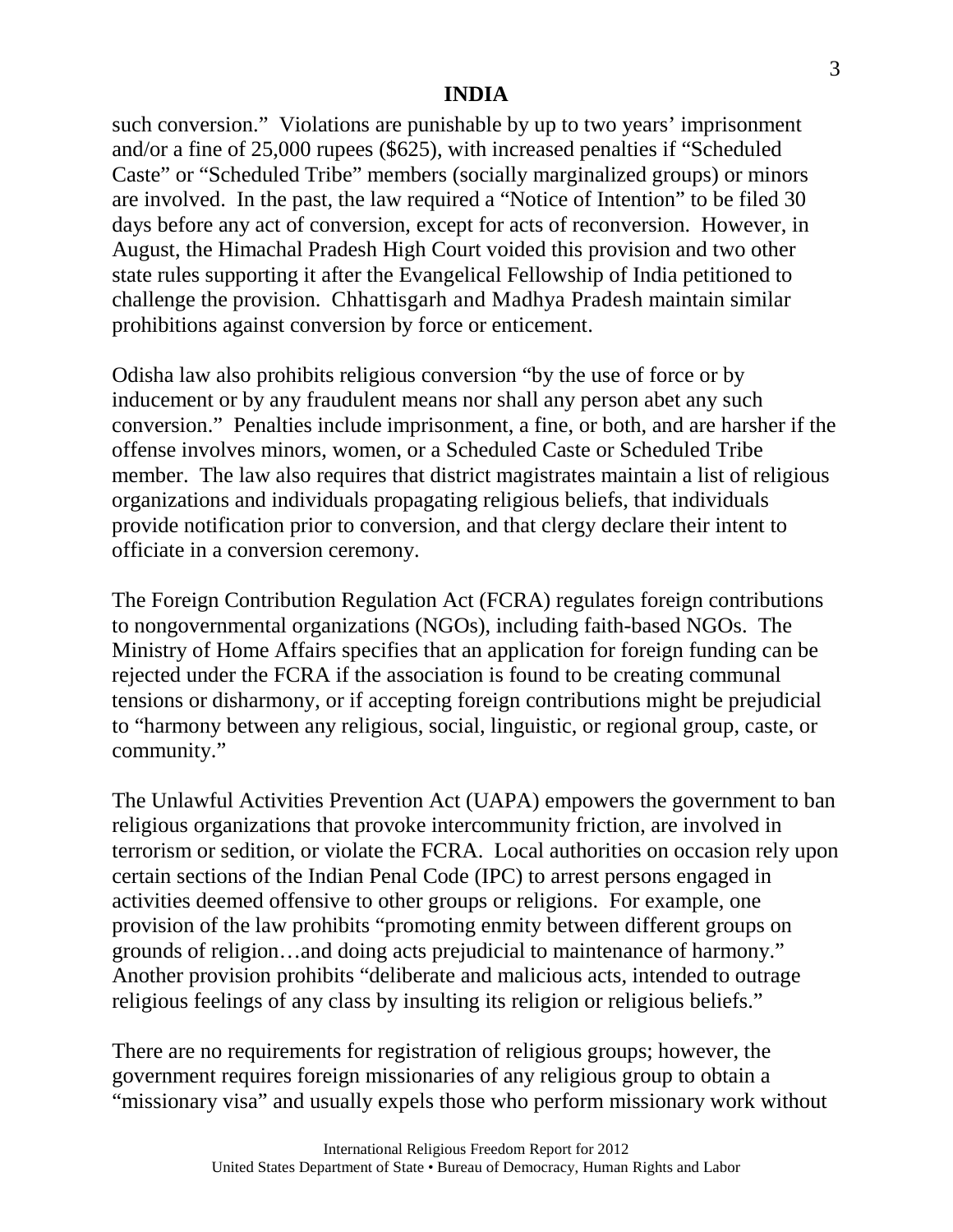the appropriate visa. There is no national law barring a citizen or foreigner from professing or propagating religious beliefs.

Under Andhra Pradesh law, authorities may prohibit the propagation of one religion near a place of worship or prayer of another religion. Thus far, the state has identified only Hindu religious sites for this protection. Punishment for violations of the act can include imprisonment for up to three years and fines up to 5,312 rupees (\$125). A fact-finding team from the National Commission for Minorities found that the prohibition was not in line with the constitution's protections of freedom of religion, noting that the IPC had provisions sufficient to deal with offenses committed in places of worship.

The constitution provides that Sikhism, Jainism, and Buddhism are considered subsets of Hinduism; however, these groups view themselves as distinct faiths and have sought legislation to change this provision. Sikhs have sought passage of a law that recognizes their uniqueness and precludes ambiguity. Although the 1992 National Commission for Minorities Act identifies Buddhism as a separate religion, the Supreme Court in 2005 rejected the inclusion of Jainism under the act, stating that the practice of adding new religious groups as minorities should be discouraged. However, in June 2008, the Delhi state government accorded minority status to the Jain community. Jains also have minority status in the states of Maharashtra, Karnataka, Madhya Pradesh, Uttarakhand, Rajasthan, Jharkhand, Chhattisgarh, Uttar Pradesh, Andhra Pradesh, Delhi, and West Bengal. According to press reports, state governments have the power to grant minority status to religious groups designated as minorities under the 1992 act, but not all states have officially done so. The states of Andhra Pradesh and Karnataka recognize Sikhs as minorities.

There are different state laws only applicable to certain religious communities (known as "personal laws") in matters of marriage, divorce, adoption, and inheritance. The government grants a significant amount of autonomy to personal status law boards in crafting these laws. Hindu law, Christian law, Parsi law, and Islamic law are legally recognized and judicially enforceable. None is exempt from national and state level legislative powers or social reform obligations as stated in the constitution.

A law passed by the parliament on May 20 permits Sikhs to register their marriages under the Anand Marriage (Amendment) Act of 1909 instead of the Hindu Marriage Act. The Anand (term for Sikh weddings) Marriage Act provides Sikhs partial recognition and allows separate registration of Sikh marriages;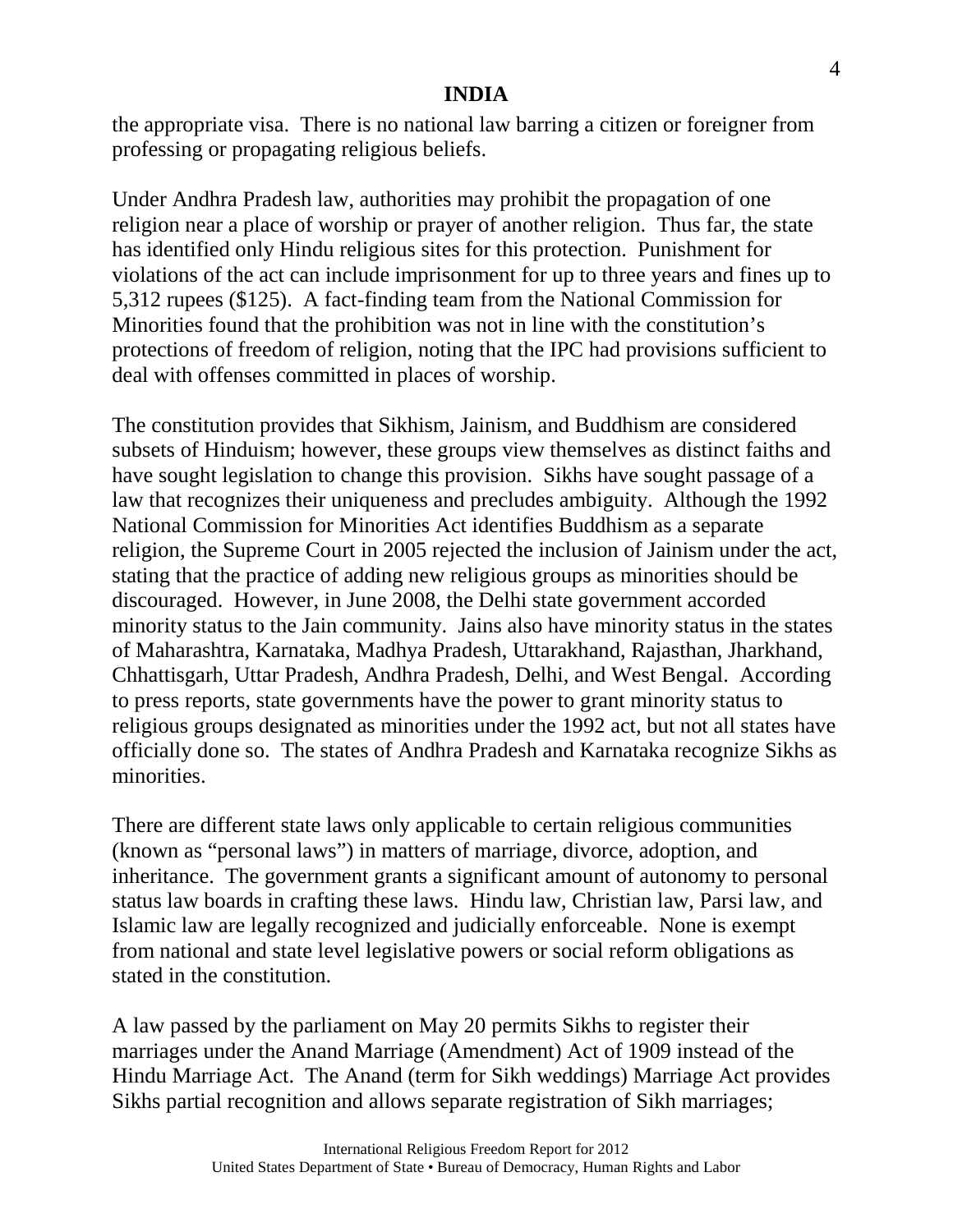however, there are no divorce provisions for Sikhs and other Sikh matters still fall under Hindu codes. Previously under the Hindu Marriage Act, Sikhs faced problems abroad when they claimed their faith since their marriage certificates said they were Hindus.

The government permits private religious schools, but not religious instruction in government schools. The government may prescribe merit-based admission for religious colleges that receive public funding. Other religious schools may use their own criteria for admission, including religious affiliation.

Approximately 30,000 Islamic schools operate in the country and provide full or part-time education. Most do not accept government aid, noting that it would subject them to government influence.

The law generally provides remedies for violations of religious freedom, and legal protections exist to address discrimination or persecution by private individuals. Federal bodies including the Ministry for Minority Affairs, the National Human Rights Commission (NHRC), and the National Commission for Minorities may investigate allegations of religious discrimination. There is also a National Commission for Minority Education Institutions that has the power to investigate complaints regarding violations of minority rights in the education system, and the right to establish and administer educational institutions. These bodies make recommendations for redress to the relevant local or national government authorities. Although NHRC recommendations do not have the force of law, central and local authorities generally follow them and the two federal bodies have intervened in several high profile incidents.

The government observes the following religious holidays as national holidays: Good Friday and Christmas (Christianity); the two Eids (Islam); Lord Buddha's Birthday (Buddhism); Guru Nanak's Birthday (Sikhism); Dussehra, Diwali, and Holi (Hinduism); and the Birthday of Lord Mahavir (Jainism).

## **Government Practices**

There were reports of abuses of religious freedom, including arrests and detention. The government generally enforced legal protections for religious freedom; however, human rights activists criticized it for at times failing to respond effectively to abuses committed by state and local authorities and private citizens. Authorities at times limited religious freedom by implementing some restrictive laws and by not efficiently or effectively prosecuting those who attacked religious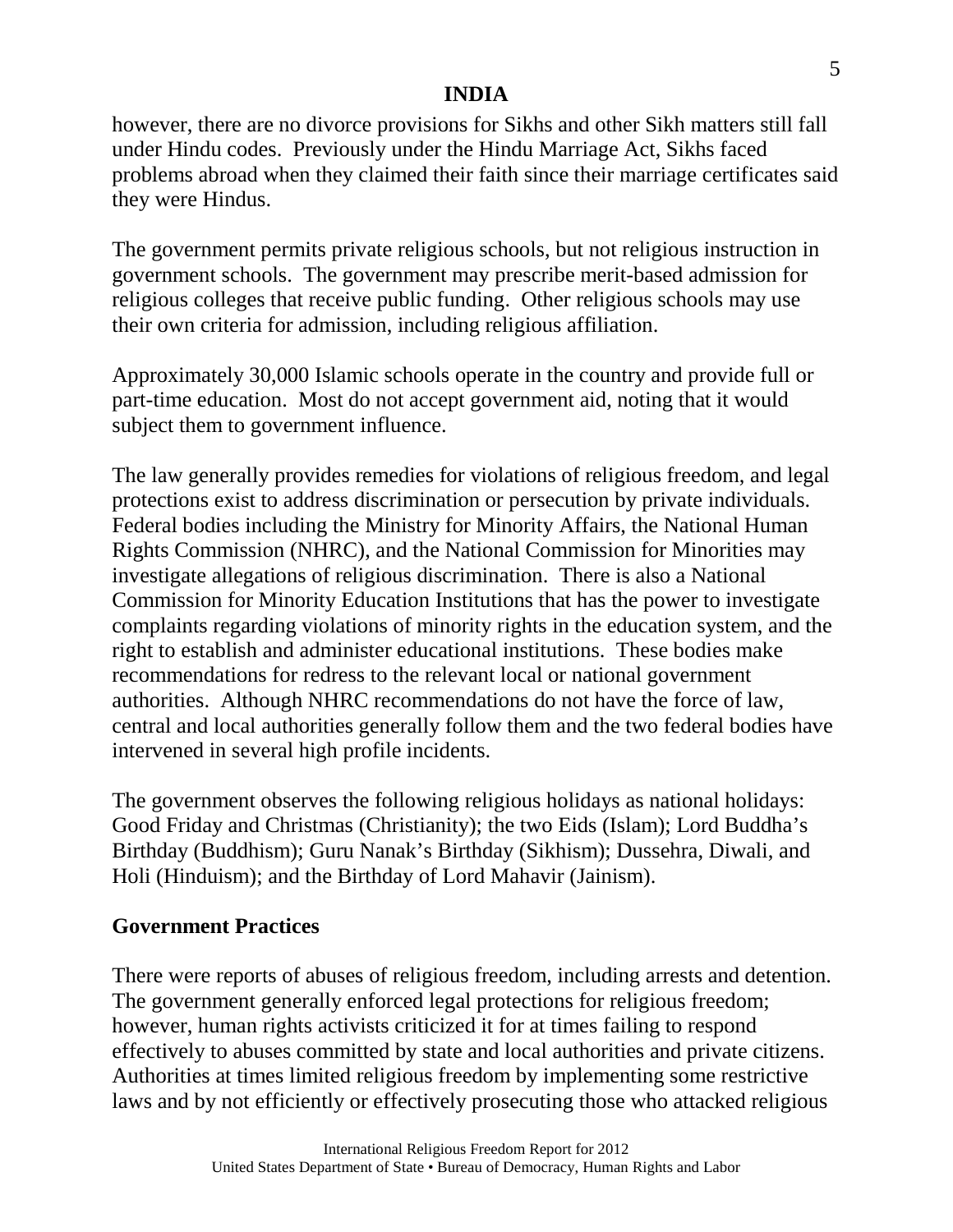minorities. There were reports of arrests but no convictions under the "anticonversion laws" during the year.

There were reports of arrest and harassment of religious minorities. Authorities invoked several sections of the IPC in a manner that resulted in restricting these minorities' freedom of speech and freedom of assembly. Officials typically claimed that information in pamphlets or discussions at gatherings were injuring the religious sentiments of others, who were often members of the majority religious group.

On March 13, a mob of approximately 20-30 persons attacked four Jehovah's Witnesses who were sharing their religious message with individuals in Vidya Nagara, Shimoga. One victim was taken to the hospital for treatment of his injuries, while another was detained at a police station and jailed overnight before posting bail the following day. The police registered a complaint against him for insulting religious sentiments; the case remained pending at year's end.

In August in the Masoori area of Ghaziabad district of Uttar Pradesh, five Muslim youths were killed when police allegedly opened fire on an angry mob protesting the desecration of a Quran in Delhi.

Unlike in previous years, there were no reports of authorities arresting persons under state-level "anti-conversion" laws. Maulvi Yusuf Khan Pathan and Altaf Mirza, arrested in December 2011 under Gujarat's Freedom of Religion Act for not seeking permission to convert a Hindu woman before her 2010 marriage to Mirza, were freed on bail in January (Mirza) and March (Pathan). Police had not filed charges by the end of the year.

There were several reports during the year of state authorities arresting Christian missionaries accused of proselytizing. For example, on March 26, media reported that police arrested four Christians in Cheechgaon, Madhya Pradesh after other villagers complained that the four tried to induce others to convert. The four were subsequently released on bail, and police had not filed charges as of the end of the year.

On February 11, the Jammu and Kashmir High Court ordered the police to nullify a criminal complaint against Pastor Chander Mani Khanna, arrested in November 2011 for alleged forced conversions. As police were unable to gather enough evidence of "conversion by allurement" against Khanna, the case was subsequently dropped.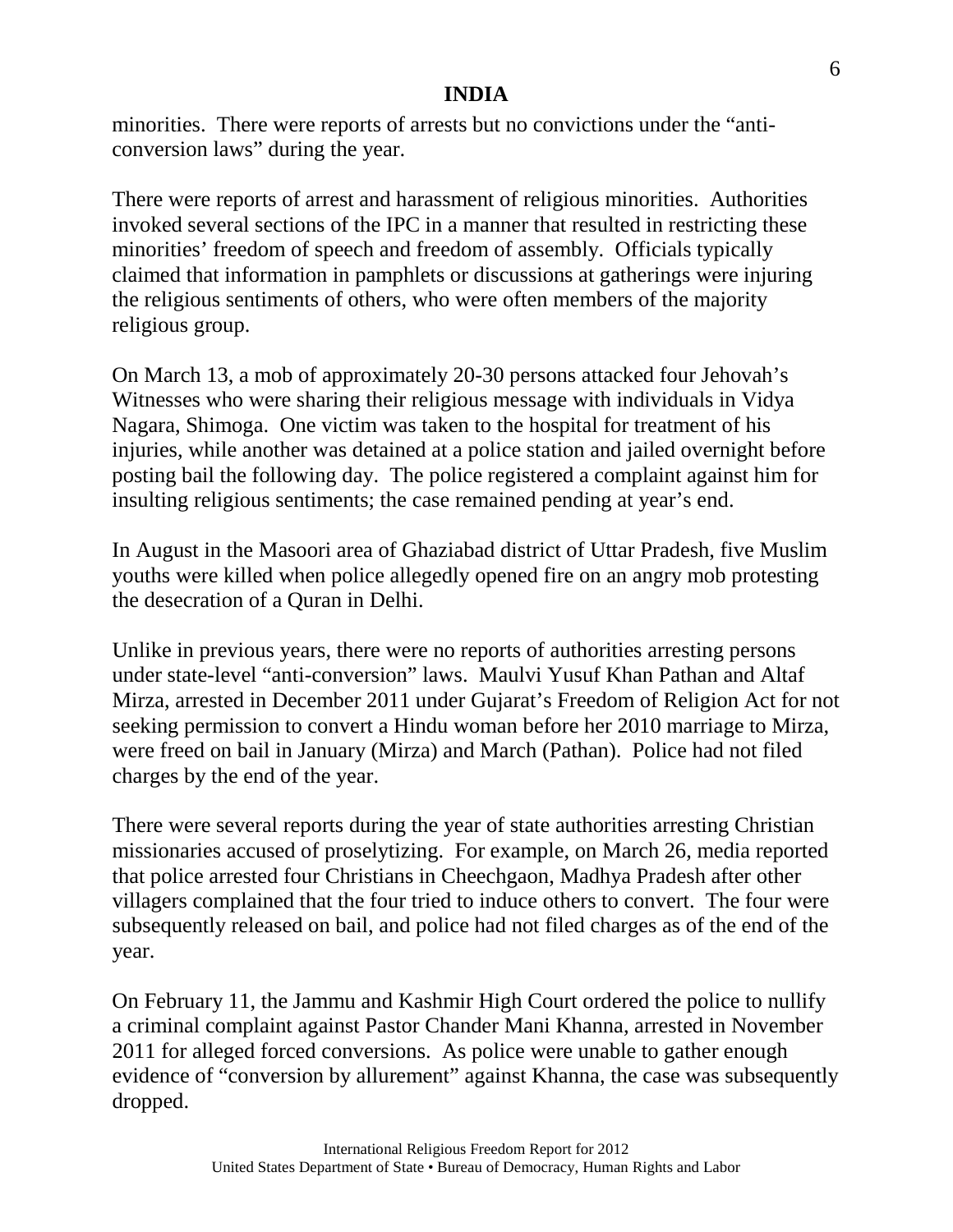On October 29, in Jammu and Kashmir's Kishtwar district, three Hindu youths – Kishori Sharma, Bansi Lal and Moti Lal Sharma – were charged with desecrating religious symbols and inciting communal hatred using information technology for allegedly uploading a video deemed blasphemous onto Facebook. After over 40 days in custody, the accused were granted bail on December 12, and the charges against them remained pending at year's end.

There were allegations of police abuses during the year. In several instances of communal attacks on religious minorities and their property, police reportedly arrested victims of such attacks, and NGOs alleged there were instances in which police protected the attackers rather than the victims.

In March in Mumbai, the Catholic Secular Forum and an individual filed police complaints against Sanal Edamuruku, an atheist-rationalist, for "deliberate and malicious acts intended to outrage religious feelings of any class by insulting its religion or religious beliefs." Edamuruku publicly challenged claims that water dripping from a Jesus statue in a Catholic Church in Mumbai was a miracle, and alleged that priests manipulated followers through contrived claims of miracles. In July, Edamuruku asked a Delhi court to quash the complaints against him, but the court declined and instructed Edamuruku to report to the police for investigation into the complaint. Instead, Edamuruku fled the country. The police had not filed formal charges against him by year's end.

NGO activists alleged authorities implemented FCRA in an arbitrary manner that allowed foreign funds to flow to Hindu religious organizations but cut off foreign funding to Christian groups. Some religious organizations, including the Jehovah's Witnesses, complained that government implementation of FCRA prevented them from financing humanitarian and educational activities.

In 2000, the Home Affairs Ministry prohibited the Jehovah's Witnesses from receiving foreign contributions after finding that the group posed a "serious threat to the public peace and tranquility" and that their activities would "disturb religious harmony." The community's legal challenge to this ruling has been pending before the High Court for 11 years, and remained pending at year's end.

During the year, media reported several educational institutions in Mangalore, Karnataka, banned Muslim girls from wearing headscarves. Since 2009, schools and colleges run by both Hindu and Christian administrations have prevented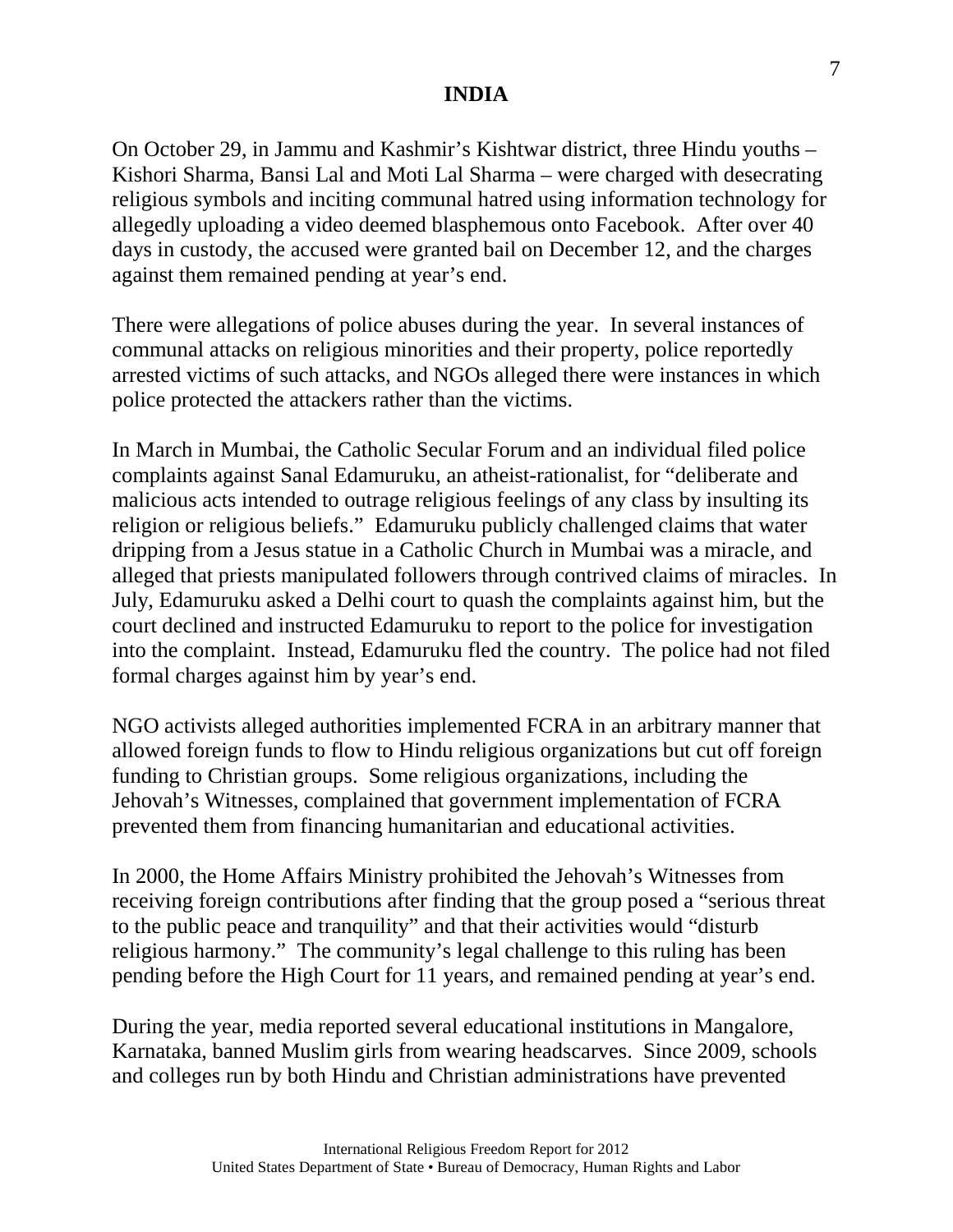Muslim female students and teachers from covering their heads, citing a uniform dress code.

The government maintained a list of banned books that may not be imported or sold in the country because they contained material the government deemed inflammatory and apt to provoke communal or religious tensions. Most bans on books imposed during previous years remained in effect.

Low-caste individuals who converted from Hinduism, Sikhism, or Buddhism were forced to forfeit access to certain affirmative action benefits. The law reserves a set number of places in higher education institutions and government jobs for members of Scheduled Castes and Scheduled Tribes. Under the constitution, however, only Hindus, Sikhs, and Buddhists can be members of Scheduled Castes; members of other religions are considered to be outside the caste system. Human rights groups argued that economically and socially disadvantaged people who chose to convert should not be further disadvantaged on the basis of their choice of religion. There was minimal progress in a court case filed by Christian groups in 2004 demanding that Scheduled Caste converts to Christianity and Islam enjoy the same access to reservations for government jobs and subsidies as other Scheduled Castes. The case was appealed to the Supreme Court in 2010, but had not been ruled on by the end of that year; during the year, the Court asked the government to submit its response.

The government of Andhra Pradesh classified Ahmadi Muslims as non-Muslims and declared that it would not consider any property owned by the Ahmadiyya Muslim Community to be Muslim. Ahmadis were also not allowed to sit on the All India Muslim Personal Law Board, a body of religious leaders that the central government recognizes as representative of Indian Muslims.

### **Government Inaction**

The law was not always enforced rigorously or effectively in some cases of religious violence, and prosecution continued to be weak. These shortcomings were exacerbated by a low police-to-population ratio, corruption, and an overburdened court system. Despite government efforts to foster communal harmony, ineffective investigation and prosecution of perpetrators led to delayed justice, although numerous cases were being pursued in the courts at the end of the year. There were concerns in civil society that a perceived failure to bring those responsible for communal violence against religious minorities to justice contributed to a climate of impunity.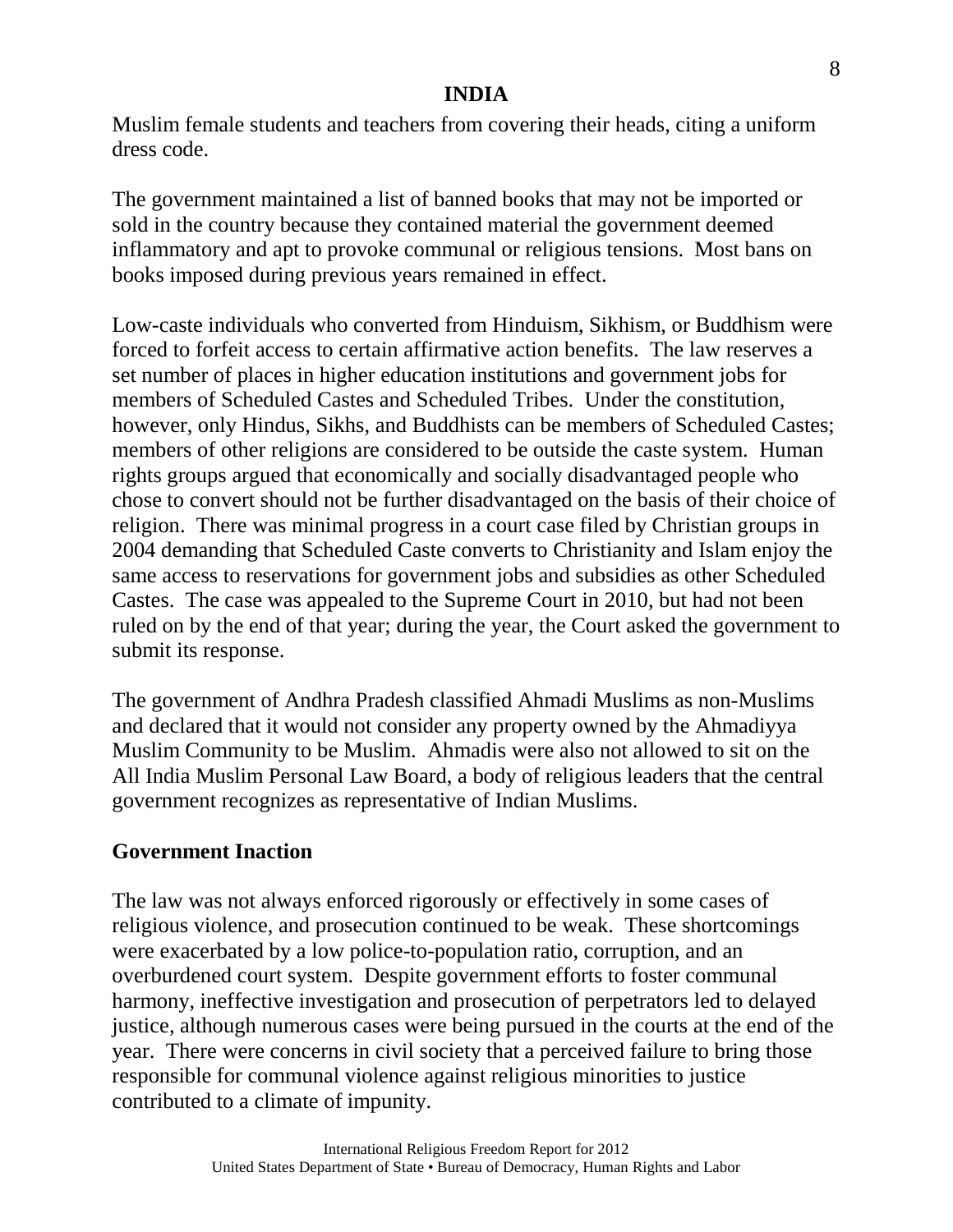During several incidents in Karnataka during the year, local authorities either acted in coordination with, or failed to stop, members of a Hindu nationalist organization, Hindu Jagarana Vedike (HJV), from entering private residences to enforce a morality code based on their interpretation of Hindu traditions, including a desire to keep Hindu and Muslim youths from fraternizing. NGOs alleged that the state government often failed to intervene in such attacks out of sympathy for the HJV's aims. On July 28, HJV members stormed a birthday party near Mangalore, Karnataka, and attacked young men and women attendees for allegedly drinking and dancing. The assailants invited the media to record their attack. Police subsequently arrested several of the attackers as well as two reporters. One reporter remained in custody at year's end. In a report on the case to the state's deputy chief minister, the Karnataka State Women's Commission Chairperson made no mention of the HJV involvement and instead blamed the partygoers for the violence.

NGOs reported that a group of Hindu nationalists attacked a group of Christians gathered for a baptism ceremony in Khantapada, Odisha on October 2. Following the alleged attack, officers from the Khantapada police station arrested 20 of the Christian parishioners, who were later released without charge.

Hyderabad and several other towns in Andhra Pradesh witnessed sporadic attacks on religious minorities and their properties during the year. In March, in Sanga Reddy, Medak District, mobs attacked and burned down Muslim properties in a wave of attacks and counterattacks between Hindus and Muslims following allegedly inflammatory Internet postings. NGOs expressed concern that police failed to take timely and effective actions to halt the violence.

Civil society activists continued to express concern about the Gujarat government's failure to arrest those responsible for communal violence in 2002 that resulted in the killing of more than 1,200 persons, the majority of whom were Muslim, and displacement of over 250,000 people. Media reports indicated some Muslims still feared repercussions from Hindu neighbors as they waited for the court cases to be resolved.

In 2002 the Gujarat government appointed the Nanavati-Mehta Commission to investigate the violence. On December 31, the term of the commission was extended for the 20th time, with the final report on the 2002 Gujarat communal violence due on June 30, 2013. Several victims have made accusations that the Special Investigation Team (SIT) that the Supreme Court appointed in March 2008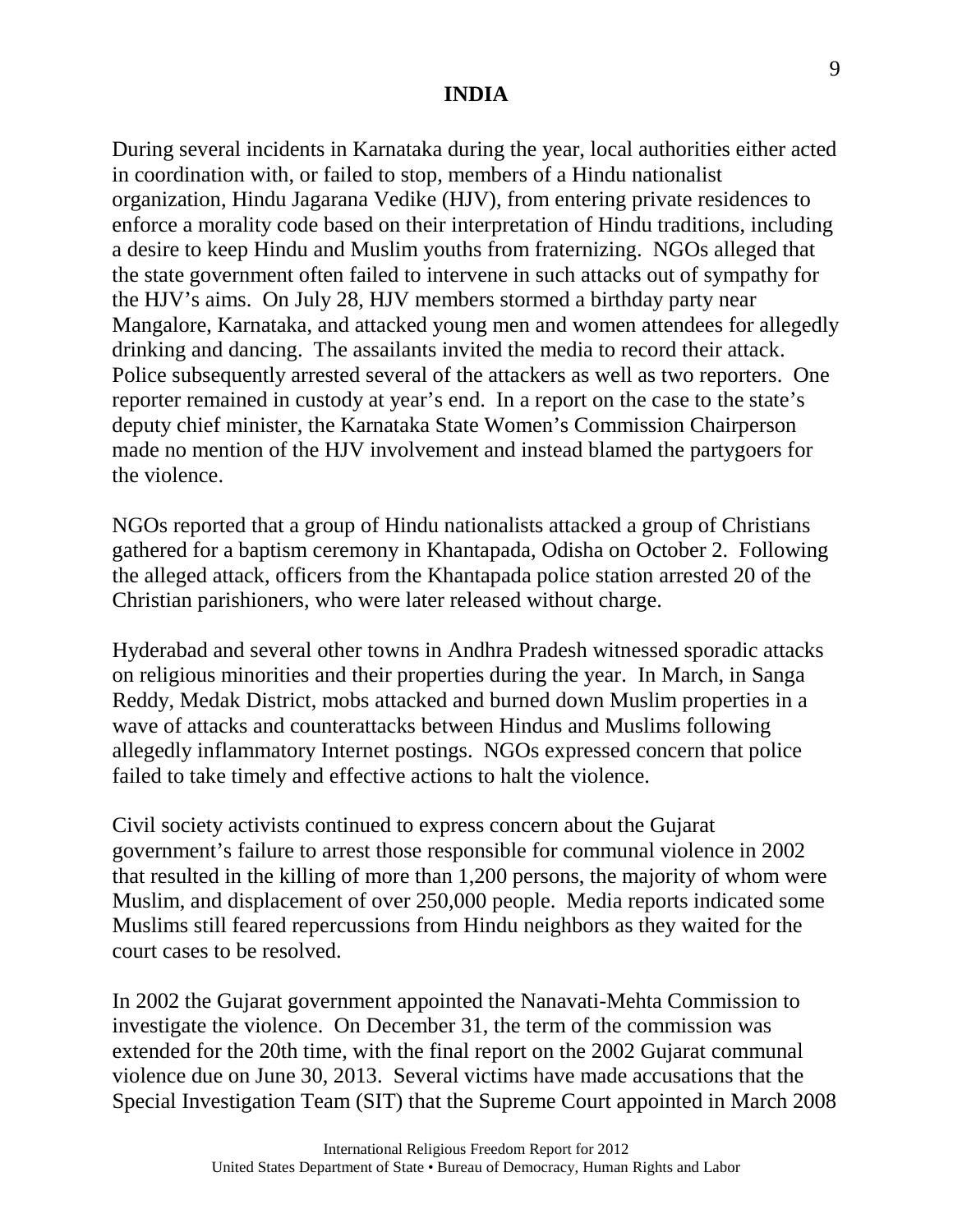pressured them to dilute their earlier testimony before the Nanavati-Mehta Commission. In many of the cases tried in Gujarat's lower courts, the accused were acquitted due to a lack of evidence or changes in the testimony.

Trial courts in Gujarat gave rulings in the Naroda Patiya case, Dipal Durwaja case, and Ode cases during the year. In these verdicts, as well as the earlier Godhra verdict in February 2011, and Sardarpura verdict in November 2011, Gujarat courts sentenced 11 to death and nearly 145 to long prison sentences for the burning of a train and subsequent anti-Muslim violence. The most notable among the sentences was that of Bhartiya Janata Party (BJP) politician and former minister Maya Kodnani, who was sentenced to 28 years in jail for her role in the Naroda Patiya killings. Decisions in the Naroda Gam and Gulberg Society cases remained pending at year's end. Prosecutors have appealed all judgments to the Gujarat High Court, and those appeals remained pending at year's end.

In September 2011, the Supreme Court asked a magistrate court in Gujarat to probe whether Chief Minister Narendra Modi and 60 others could be prosecuted for their role in the riots. Zakia Jafri, a survivor of the Gulberg Society killings, has tried since 2006 to register a complaint against Modi and the 60 others for complicity in the communal violence. In May the magistrate court ruled that the Special Investigation Team (SIT) must turn over all the evidence it collected to Jafri. At year's end, Jafri and the SIT continued arguing before the Supreme Court about what evidence is still due to Jafri.

Hundreds of other court cases stemming from the 2002 violence (which were not in the purview of the SIT) remained pending.

On September 27, a Delhi court decided to hear the plea of Resham Singh, a U.S. citizen who has alleged former Congress Party leader Jagdish Tytler instigated the 1984 anti-Sikh riots. The court hearing was to have taken place on November 9 but was postponed. In September a Delhi court resumed hearings in the trial against Congress Party leader Sajjan Kumar and five others for their alleged role in 1984 anti-Sikh riots, and the trial remained ongoing at year's end.

The NHRC had not submitted by year's end a report on the status of cases related to 2008 violence in Kandhamal, Odisha, which erupted after the killing of Vishwa Hindu Parishad leader Laxmanananda Saraswati and four of his aides. According to NGO activists, of the 3,232 total complaints filed by alleged victims, police had registered 828 cases. At year's end, courts had convicted 464 defendants in 74 separate cases and acquitted 2,445 people in 172 additional cases. There were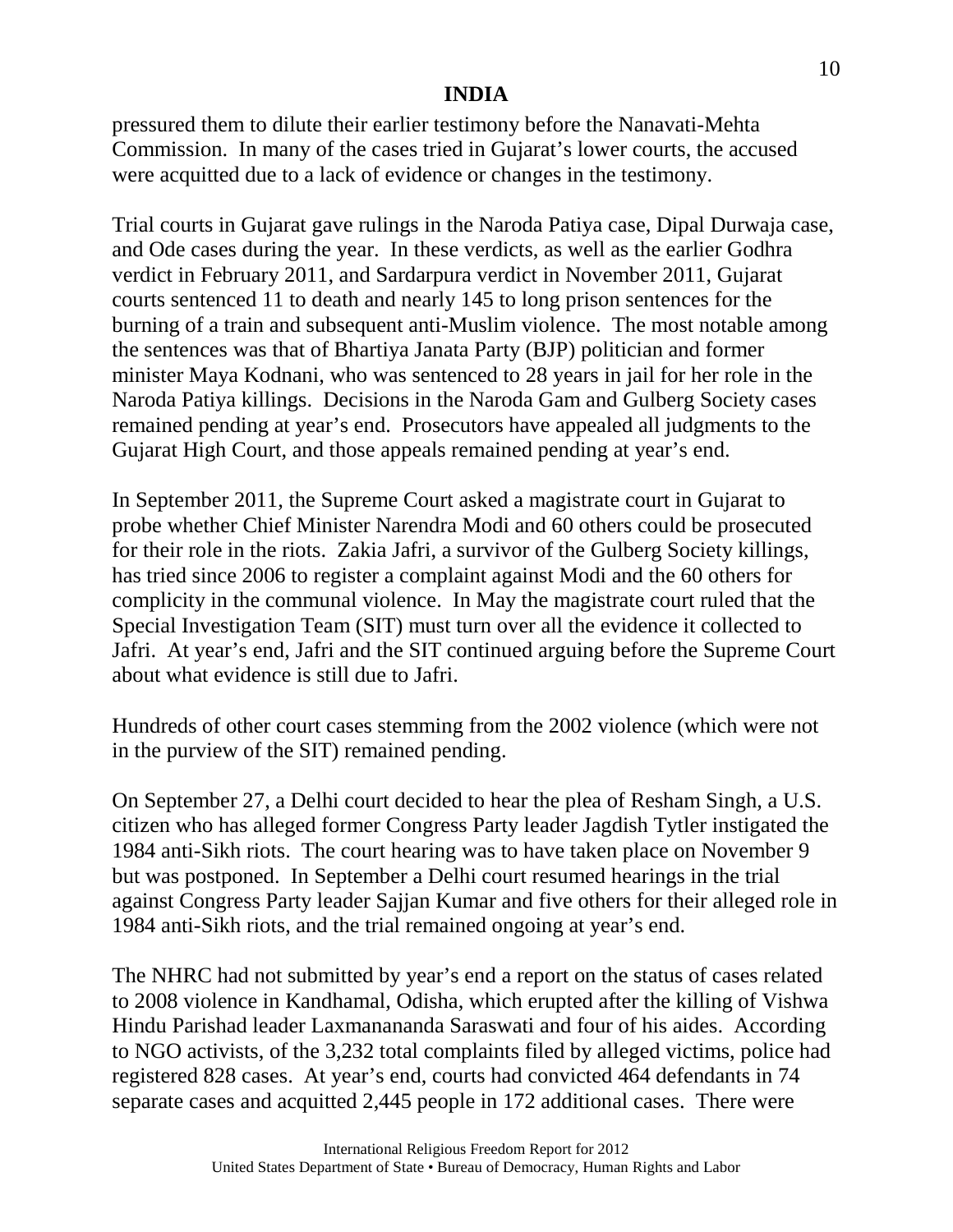2,677 cases still pending trial, and police declined to pursue 248 other cases due to lack of evidence.

# **Section III. Status of Societal Respect for Religious Freedom**

There were reports of societal abuses or discrimination based on religious affiliation, belief, or practice. Many incidents were linked to politics, conversion, retaliation, or economic competition for scarce resources among religious communities. In November the MHA reported 560 cases of communal violence which led to 89 deaths and 1,846 injuries between January and October. In Uttar Pradesh alone, there were over 100 communal clashes during the year, leaving 34 dead. In 2011, there were 580 instances of communal violence, which killed 91 and injured 1,899 persons. Because ethnicity and religion are often linked, it remained difficult to categorize many incidents specifically as ethnic or religious intolerance.

The BJP, the Rashtriya Swayamsevak Sangh (RSS), and other affiliated Hindu nationalist organizations (collectively known as the Sangh Parivar) publicly claimed to respect and tolerate other religious groups; however, the RSS opposed conversions from Hinduism and expressed the view that all citizens, regardless of their religious affiliation, should adhere to Hindu cultural values, which they claimed were the country's values.

Conversion of Hindus or members of lower castes to Christianity remained highly sensitive and occasionally resulted in assaults and/or arrests of Christians. Hindu nationalist organizations alleged that Christian missionaries lured low caste Hindus in impoverished areas with offers of free education and health care, and these organizations equated such actions with forced conversions. Christians stated that low caste Hindus converted of their own free will and that efforts by Hindu groups to "reconvert" these new Christians to Hinduism were accompanied by offers of remuneration and thus fraudulent.

A series of clashes between Hindus and Muslims in Uttar Pradesh began in Pratapgarh in March and continued in Mathura in June, where two people were killed, and ended with incidents in Bareilly in July and August.

In August some hard-line Muslim groups attacked the statues of Lord Buddha and Lord Maharani in Lucknow in addition to instigating violence in Kanpur and Allahabad over a controversial anti-Islam Internet video.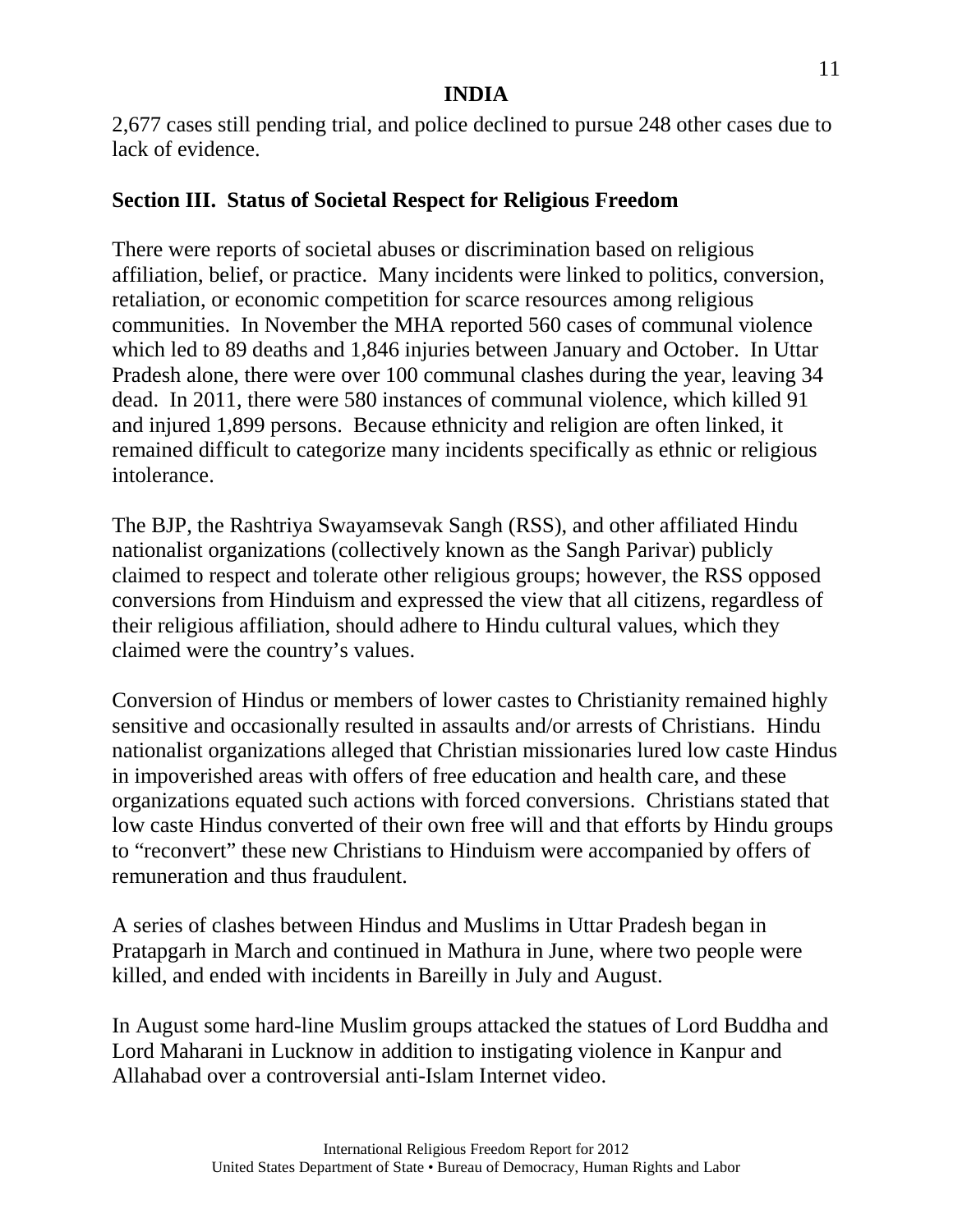Independent media reported that approximately 95 minority-owned shops were torched by a Hindu mob on October 25 in Faizabad, Uttar Pradesh. Approximately a dozen minority community houses were also gutted. At the end of the year, police were still investigating the incidents.

A report released by the Catholic-Christian Secular Forum on January 10 reported 14 incidents in Maharashtra of attacks against Christians by the majority Hindu community during 2011. For example, on January 6, 2011, Hindu extremists beat three missionaries in a busy area of Kolhapur city while they were allegedly distributing Christian literature. The police had made no arrests in this case by the end of the year.

Communal riots erupted on October 24 in Faizabad, Uttar Pradesh, during a Hindu religious festival celebrating the goddess Durga. Law enforcement reported that clashes between Hindus and Muslims began after rumors that a statue of the Hindu goddess Durga had been vandalized. During the violence two people were killed and thousands of dollars' worth of property was damaged.

There were also instances of intra-Muslim conflict. For example, on March 25 in Hyderabad, approximately 200 members of an extremist Muslim group called Majlis Tahaffuz Khatm-e-Nubuwwat attacked an Ahmadiyya mosque at Saidabad, breaking windows and resulting in minor injuries to several persons in the building. The police quickly dispersed the mob.

While the number of attacks on Ahmadi Muslims decreased compared to previous years, in May, Kashmir's grand cleric Mufti Muhammad Bashir-ud-din demanded that Ahmadi Muslims in Kashmir be called non-Muslims. Many mainstream Muslim groups continued to refuse recognition to Ahmadis as Muslims. Over halfa-dozen Sufi shrines were either attacked or damaged in Kashmir between June and August. Tensions in Kashmir remained high following a suspicious fire on June 25 that destroyed the 245-year-old Peer Dastgeer shrine. An investigation into the incident continued at year's end. Other shrines were also damaged in incidents during the year. On June 29, rioters torched Alam Sharief and desecrated a Quran on the outskirts of Srinagar. From July 16 to 17, Hazrat Syed Sahab was damaged in a fire at Konibal-Awantipora in the south Kashmir district of Pulwama. A police investigation was ongoing at year's end.

There were efforts by some groups to limit the wearing of Muslim garb. The All India Students Council led the demand for banning hijabs and burqas.